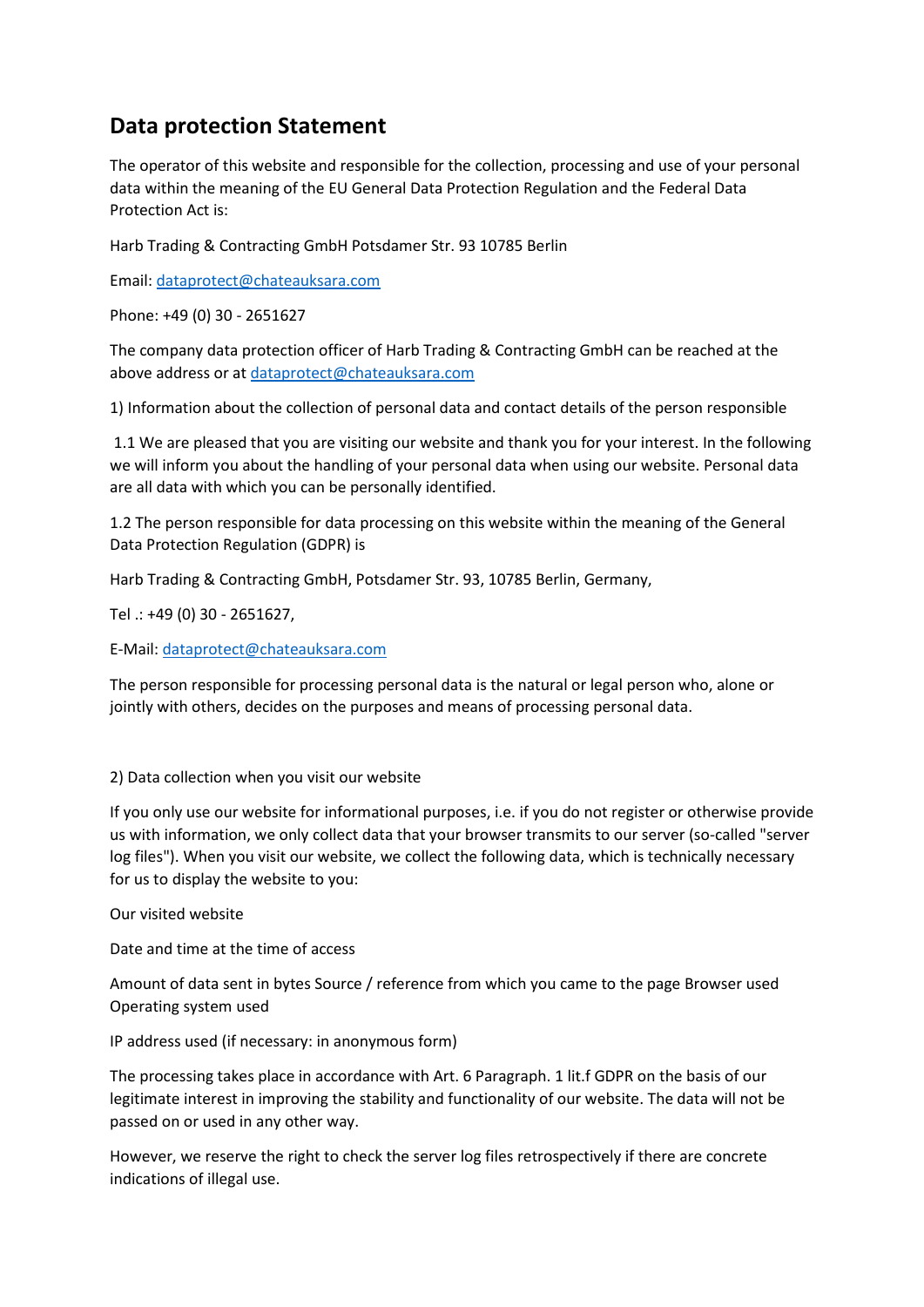## 3) cookies

In order to make visiting our website attractive and to enable the use of certain functions, we use socalled cookies on various pages. These are small text files that are stored on your device. Some of the cookies we use are deleted after the end of the browser session, i.e. after you close your browser (so-called session cookies). Other cookies remain on your device and enable us or our partner companies (third-party cookies) to recognize your browser on your next visit (persistent cookies). If cookies are set, they collect and process certain user information such as browser and location data as well as IP address values on an individual basis. Persistent cookies are automatically deleted after a specified period, which can differ depending on the cookie.

If personal data is also processed by individual cookies implemented by us, the processing takes place in accordance with Art. 6 Paragraph 1 lit.

We may work with advertising partners who help us to make our website more interesting for you. For this purpose, cookies from partner companies are also stored on your hard drive when you visit our website (third-party cookies). If we work with the aforementioned advertising partners, you will be informed individually and separately about the use of such cookies and the scope of the information collected within the following paragraphs.

Please note that you can set your browser so that you are informed about the setting of cookies and individually decide whether to accept them or to exclude the acceptance of cookies for certain cases or in general. Each browser differs in the way it manages cookie settings. This is described in the help menu of every browser, which explains how you can change your cookie settings. You can find these for the respective browser under the following links:

Internet Explorer: http://windows.microsoft.com/de-DE/windows-vista/Block-or-allow-cookies Firefox: https://support.mozilla.org/de/kb/cookies-erlauben-und-ablehnen Chrome: http://support.google.com/chrome/bin/answer.py?hl=de&hlrm=en&answer=95647 Safari: https://support.apple.com/kb/ph21411?locale=de\_DE Opera: http://help.opera.com/Windows/10.20/de/cookies.html

Please note that if you do not accept cookies, the functionality of our website may be restricted.

# 4) contact

When you contact us (e.g. using the contact form or email), personal data is collected. Which data is collected in the case of a contact form can be seen from the respective contact form.

These data are stored and used exclusively for the purpose of answering your request or for establishing contact and the associated technical administration. The legal basis for processing the data is our legitimate interest in answering your request in accordance with Art. 6 Para. 1 lit.f GDPR. If your contact is aimed at concluding a contract, the additional legal basis for processing is Art. 6 Para. 1 lit. b GDPR. Your data will be deleted after your request has been processed; this is the case if it can be inferred from the circumstances that the matter in question has been finally clarified and provided that there are no statutory retention requirements.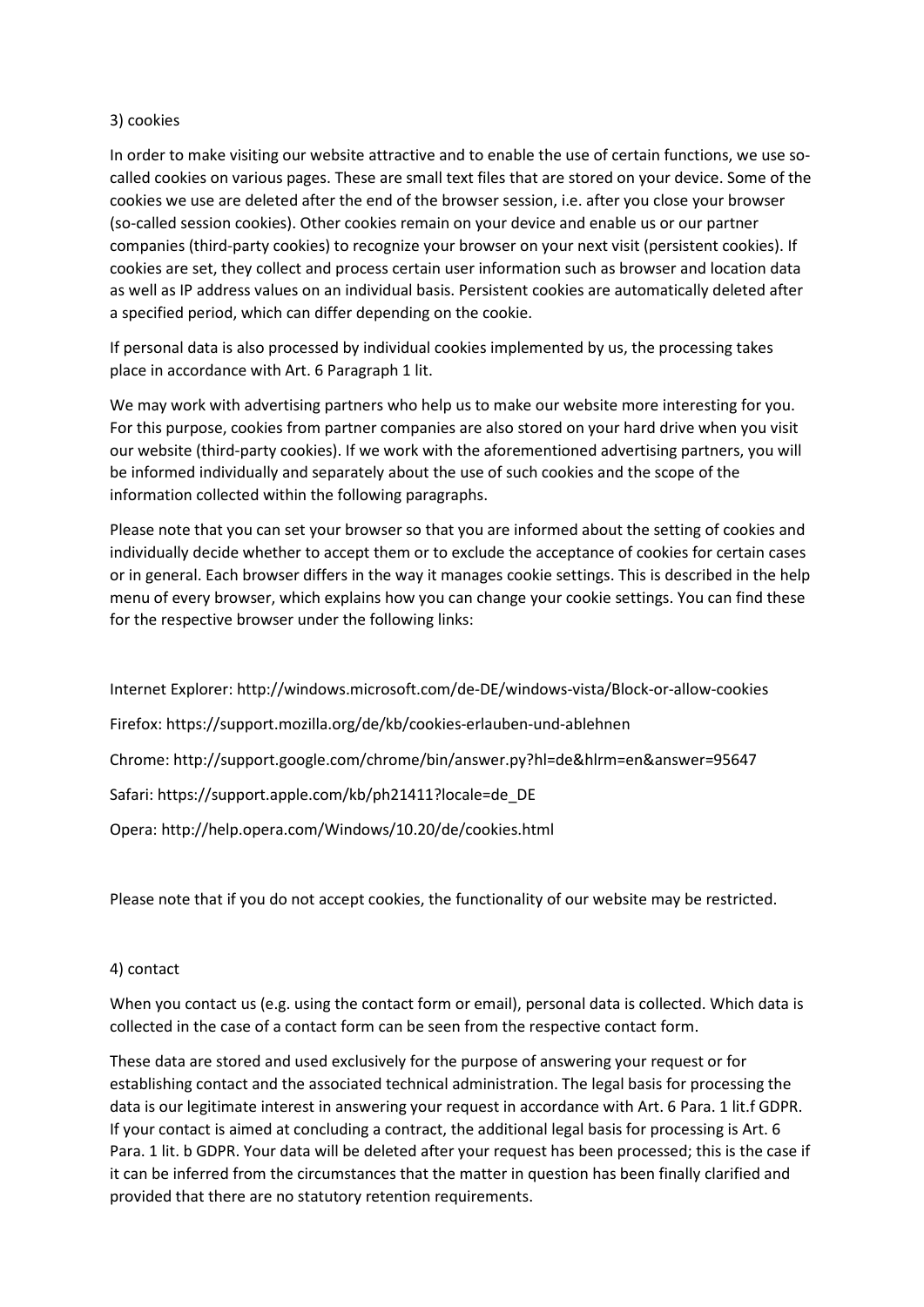#### 5) Comment function

As part of the comment function on this website, in addition to your comment, information about the time the comment was created and the name of the commentator you have chosen will be saved and published on the website. Your IP address is also recorded and saved.

The IP address is stored for security reasons and in the event that the person concerned violates the rights of third parties or posts illegal content by submitting a comment. We need your e-mail address in order to contact you if a third party should object to your published content as unlawful. The legal basis for the storage of your data is Art. 6 Para. 1 lit.b and f GDPR. We reserve the right to delete comments if third parties complain that they are illegal.

6) Use of your data for direct mail

Registration for our e-mail newsletter

If you register for our e-mail newsletter, we will send you information about our offers on a regular basis. The only mandatory information for sending the newsletter is your email address. The provision of any further data is voluntary and is used in order to be able to address you personally. We use the so-called double opt-in procedure to send the newsletter. This means that we will only send you an e-mail newsletter if you have expressly confirmed to us that you consent to the sending of the newsletter. We will then send you a confirmation email asking you to click on a link to confirm that you want to receive newsletters in the future.

By activating the confirmation link, you give us your consent to the use of your personal data in accordance with Article 6 (1) (a) GDPR. When you register for the newsletter, we save your IP address entered by the Internet Service Provider (ISP) as well as the date and time of registration in order to be able to trace any possible misuse of your e-mail address at a later point in time. The data collected by us when registering for the newsletter are used exclusively for the purpose of advertising via the newsletter. You can unsubscribe from the newsletter at any time using the link provided in the newsletter or by sending a message to the person responsible mentioned above. After you have unsubscribed, your e-mail address will be deleted from our newsletter distribution list immediately, unless you have expressly consented to further use of your data or we reserve the right to use data beyond this, which is permitted by law and about which we will inform you in this declaration.

7) Use of Social Media: Videos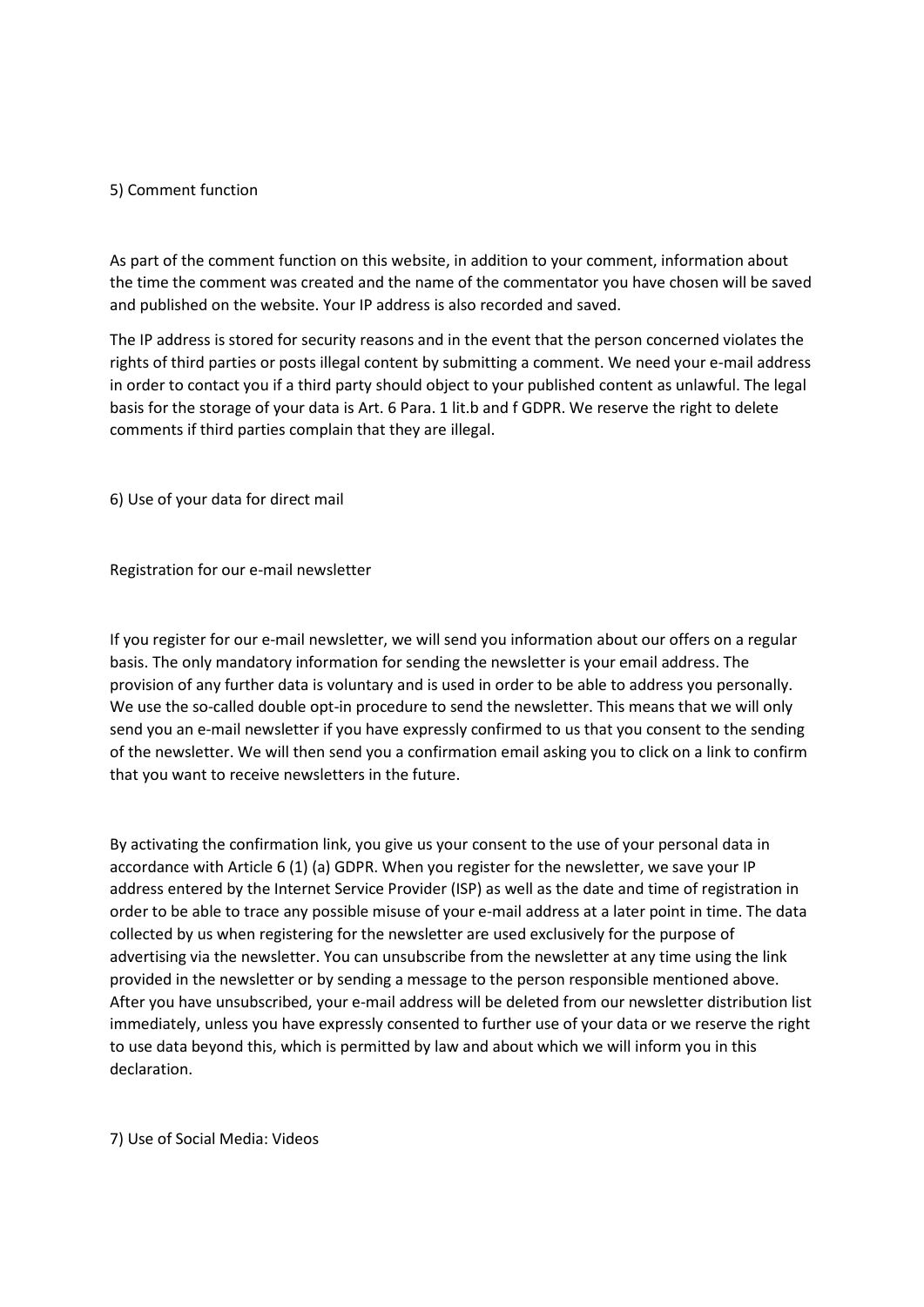Use of Youtube Videos

This website uses the YouTube embedding function to display and play back videos from the provider "YouTube", which belongs to Google LLC., 1600 Amphitheater Parkway, Mountain View, CA 94043, USA ("Google").

The extended data protection mode is used here, which, according to the provider, does not start storing user information until the video (s) are played back. If the playback of embedded YouTube videos is started, the provider "YouTube" uses cookies to collect information about user behavior. Hints from "Youtube" help this, among other things, to record video statistics, improve userfriendliness and prevent abusive practices. If you are logged in to Google, your data will be assigned directly to your account when you click on a video. If you do not want the assignment to your profile on YouTube, when and when you log out before activating the button. Google saves your data (even for users who are not logged in) as usage profiles and evaluates them. Such an evaluation is carried out in accordance with Article 6 (1) (f) GDPR on the basis of the legitimate interests of Google and the display of personalized advertising, market research and / or needs-based design of its website. YOU have the right to object to the creation of this user profile, whereby you must address YouTube to use it.

When the embedded videos are played back, a connection to the Google "DoubleClick" network is established each time this independent website is accessed, which can trigger further data processing operations beyond our control.

Google LLC, based in the USA, is certified for the US-European data protection agreement "Privacy Shield", which guarantees compliance with the data protection level applicable in the EU.

Further information on data protection at "YouTube" can be found in the provider's data protection declaratio 8) web analytics services Google (Universal) Analytics - Google Universal Analytics This website uses Google Analytics, a web analysis service provided by Google LLC, 1600 Amphitheater Parkway, Mountain View, CA 94043, USA ("Google"). Google Analytics uses so-called "cookies", text files that are stored on your computer and that enable your use of the website to be analyzed. The information generated by the cookie about your use of this website (including the shortened IP address) is usually transferred to a Google server in the USA and stored there. This website uses Google Analytics exclusively with the extension "\_anonymizeIp ()", which ensures anonymization of the IP address by shortening it and excludes direct personal reference. As a result of the extension, your IP address will be shortened beforehand by Google within member states of the European Union or in other contracting states of the Agreement on the European Economic Area. The full IP address will only be sent to a Google server in the USA and shortened there in exceptional cases. In these exceptional cases, this processing takes place in accordance with Article 6 (1) (f) GDPR on the basis of our legitimate interest in the statistical analysis of user behavior for optimization and marketing purposes. On our behalf, Google will use this information to evaluate your use of the website, to compile reports on website activity and to provide us with other services relating to website activity and internet usage. The IP address transmitted by your browser as part of Google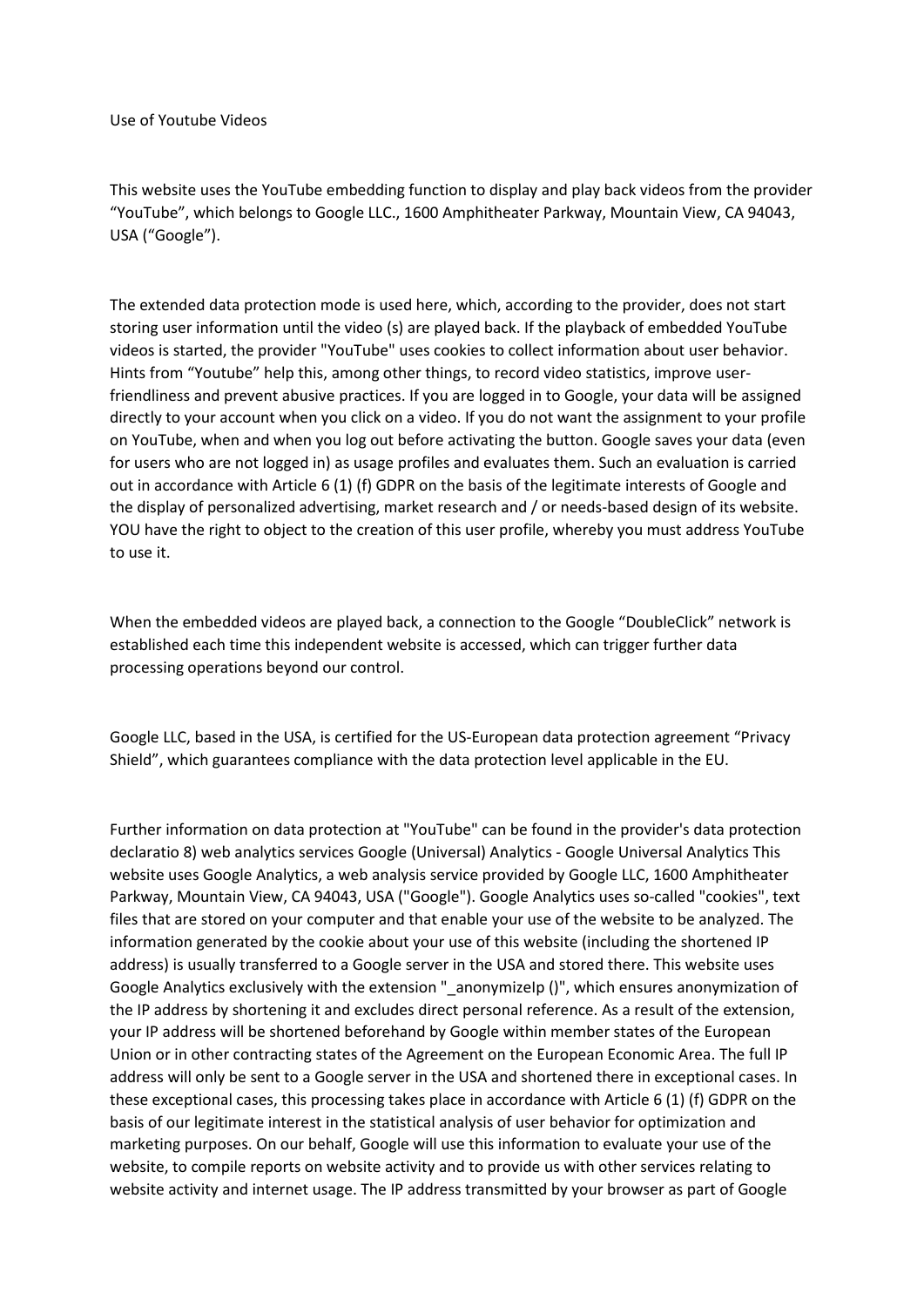Analytics will not be merged with other Google data. You can prevent the storage of cookies by setting your browser software accordingly; however, we would like to point out that in this case you may not be able to use all functions of this website to their full extent. You can also prevent Google from collecting the data generated by the cookie and relating to your use of the website (including your IP address) and from processing this data by downloading the browser plug-in available under the following link and install: http://tools.google.com/dlpage/gaoptout?hl=de As an alternative to the browser plug-in or within browsers on mobile devices, please click on the following link to set an opt-out cookie that will prevent Google Analytics from collecting data on this website in the future (this opt-out cookie only works in this browser and only for this domain, delete your cookies in this browser, you have to click this link again): Deactivate Google Analytics Google LLC, based in the USA, is certified for the US-European data protection agreement "Privacy Shield", which guarantees compliance with the data protection level applicable in the EU. This website also uses Google Analytics for a cross-device analysis of visitor flows, which is carried out via a user ID. You can deactivate the cross-device analysis of your usage in your customer account under "My data", "Personal data". You can find more information on how Google Analytics handles user data in Google's privacy policy: https://support.google.com/analytics/answer/6004245?hl=de n at: <https://www.google.de/intl/de/policies/privacy>

8) web analytics services

Google (Universal) Analytics

#### - Google Universal Analytics

This website uses Google Analytics, a web analysis service provided by Google LLC, 1600 Amphitheater Parkway, Mountain View, CA 94043, USA ("Google"). Google Analytics uses so-called "cookies", text files that are stored on your computer and that enable your use of the website to be analyzed. The information generated by the cookie about your use of this website (including the shortened IP address) is usually transferred to a Google server in the USA and stored there.

This website uses Google Analytics exclusively with the extension "\_anonymizeIp ()", which ensures anonymization of the IP address by shortening it and excludes direct personal reference. As a result of the extension, your IP address will be shortened beforehand by Google within member states of the European Union or in other contracting states of the Agreement on the European Economic Area. The full IP address will only be sent to a Google server in the USA and shortened there in exceptional cases. In these exceptional cases, this processing takes place in accordance with Article 6 (1) (f) GDPR on the basis of our legitimate interest in the statistical analysis of user behavior for optimization and marketing purposes.

On our behalf, Google will use this information to evaluate your use of the website, to compile reports on website activity and to provide us with other services relating to website activity and internet usage. The IP address transmitted by your browser as part of Google Analytics will not be merged with other Google data.

You can prevent the storage of cookies by setting your browser software accordingly; however, we would like to point out that in this case you may not be able to use all functions of this website to their full extent. You can also prevent Google from collecting the data generated by the cookie and relating to your use of the website (including your IP address) and from processing this data by downloading the browser plug-in available under the following link and install: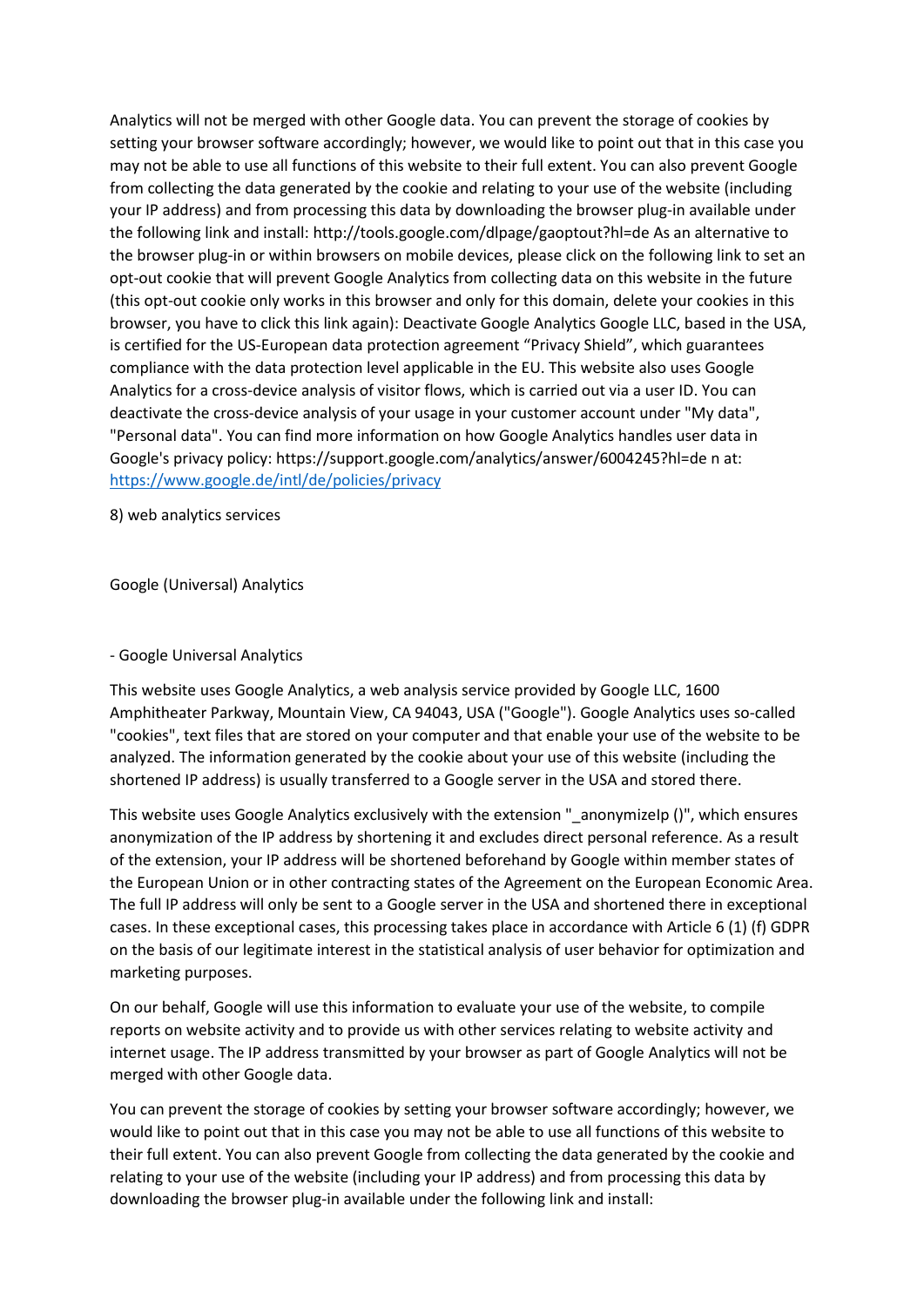### http://tools.google.com/dlpage/gaoptout?hl=de

As an alternative to the browser plug-in or within browsers on mobile devices, please click on the following link to set an opt-out cookie that will prevent Google Analytics from collecting data on this website in the future (this opt-out cookie only works in this browser and only for this domain, delete your cookies in this browser, you have to click this link again): Deactivate Google Analytics

Google LLC, based in the USA, is certified for the US-European data protection agreement "Privacy Shield", which guarantees compliance with the data protection level applicable in the EU.

This website also uses Google Analytics for a cross-device analysis of visitor flows, which is carried out via a user ID. You can deactivate the cross-device analysis of your usage in your customer account under "My data", "Personal data".

You can find more information on how Google Analytics handles user data in Google's privacy policy: <https://support.google.com/analytics/answer/6004245?hl=de>

#### 9) Tools and miscellaneous

### 9.1 Google Maps

We use Google Maps (API) from Google LLC., 1600 Amphitheater Parkway, Mountain View, CA 94043, USA ("Google") on our website. Google Maps is a web service for displaying interactive (land) maps in order to visually display geographic information. When you use this service, you will be shown our location and any journey will be made easier.

As soon as you access the sub-pages in which the Google Maps map is integrated, information about your use of our website (such as your IP address) is transmitted to and stored by Google on servers in the United States. This happens regardless of whether Google provides a user account that you are logged in to or whether there is no user account. If you are logged in to Google, your data will be assigned directly to your account. If you do not wish to be assigned to your profile on Google, you must log out before activating the button. Google saves your data (even for users who are not logged in) as usage profiles and evaluates them. Such an evaluation is carried out in accordance with Article 6 (1) (f) GDPR on the basis of Google's legitimate interests in displaying personalized advertising, market research and / or the needs-based design of its website. You have the right to object to the creation of these user profiles, although you must contact Google to exercise this right.

Google LLC, based in the USA, is certified for the US-European data protection agreement "Privacy Shield", which guarantees compliance with the data protection level applicable in the EU.

If you do not agree to the future transmission of your data to Google as part of the use of Google Maps, there is also the option of completely deactivating the Google Maps web service by switching off the JavaScript application in your browser. Google Maps and thus also the map display on this website can then not be used.

You can view Google's terms of use at http://www.google.de/intl/de/policies/terms/regional.html, the additional terms of use for Google Maps can be found at https://www.google.com/intl /de\_US/help/terms\_maps.html You can find detailed information on data protection in connection with the use of Google Maps on the Google website ("Google Privacy Policy"): <http://www.google.de/intl/de/policies/privacy/>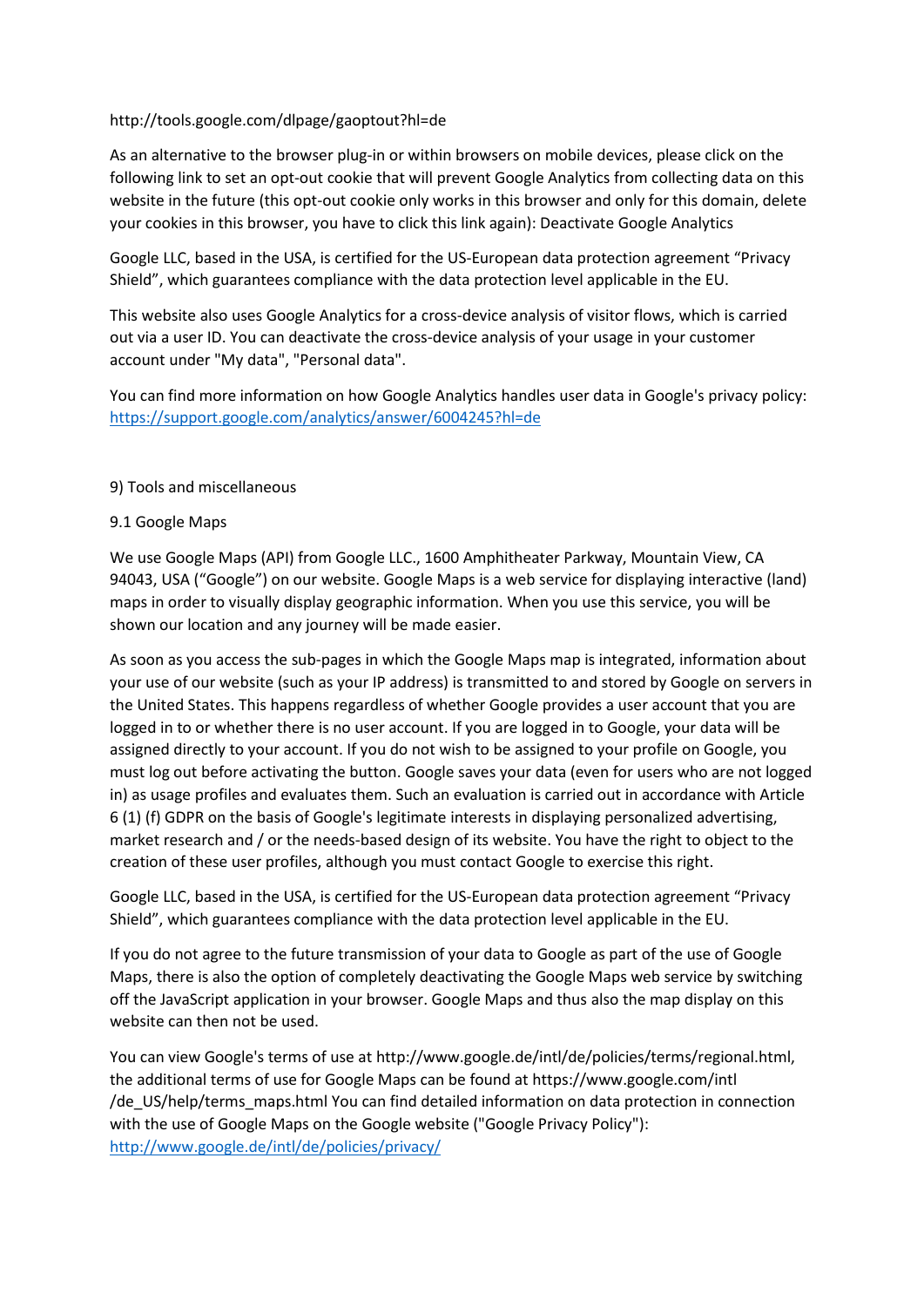### 9.2 Google Web Fonts

This page uses so-called web fonts provided by Google LLC., 1600 Amphitheater Parkway, Mountain View, CA 94043, USA ("Google") for the uniform display of fonts. When you call up a page, your browser loads the required web fonts into your browser cache in order to display texts and fonts correctly. For this purpose, the browser you are using must connect to the Google servers. This gives Google knowledge that our website has been accessed via your IP address. The use of Google Web Fonts takes place in the interest of a uniform and appealing presentation of our online offers. This represents a legitimate interest within the meaning of Article 6 (1) (f) GDPR. If your browser does not support web fonts, a standard font will be used by your computer. Google LLC, based in the USA, is certified for the US-European data protection agreement "Privacy Shield", which guarantees compliance with the data protection level applicable in the EU. You can find more information about Google Web Fonts at https://developers.google.com/fonts/faq and in Google's privacy policy: <https://www.google.com/policies/privacy/>

# 10) rights of the affected subject/persons

10.1 The applicable data protection law grants you comprehensive data protection rights (information and intervention rights) vis-à-vis the person responsible with regard to the processing of your personal data, about which we inform you below:

Right to information in accordance with Art. 15 GDPR:

In particular, you have a right to information about your personal data processed by us, the processing purposes, the categories of personal data processed, the recipients or categories of recipients to whom your data has been or will be disclosed, the planned Storage period or the criteria for determining the storage period, the existence of a right to correction, deletion, restriction of processing, objection to processing, complaint to a supervisory authority, the origin of your data if we did not collect them from you, the Existence of automated decision-making including profiling and, if necessary, meaningful information about the logic involved and the scope and the intended effects of such processing, as well as your right to be informed about the guarantees in accordance with Art. 46 GDPR when your data is forwarded in D rittlands exist; Right to correction in accordance with Art. 16 GDPR: You have the right to immediate correction of incorrect data concerning you and / or completion of your incomplete data stored by us;

Right to deletion in accordance with Art. 17 GDPR:

You have the right to request the deletion of your personal data if the requirements of Art. 17 Para. 1 GDPR are met. However, this right does not exist in particular if the processing is necessary to exercise the right to freedom of expression and information, to fulfill a legal obligation, for reasons of public interest or to assert, exercise or defend legal claims;

Right to restriction of processing in accordance with Art. 18 GDPR:

You have the right to request that the processing of your personal data be restricted as long as the correctness of your data is being checked, if you reject deletion of your data due to inadmissible data processing and instead the Request restriction of the processing of your data if you need your data to assert, exercise or defend legal claims after we no longer need this data after the purpose has been achieved or if you have objected to reasons of your particular situation, as long as it is not certain whether our legitimate Reasons outweigh;

Right to information in accordance with Art. 19 GDPR: